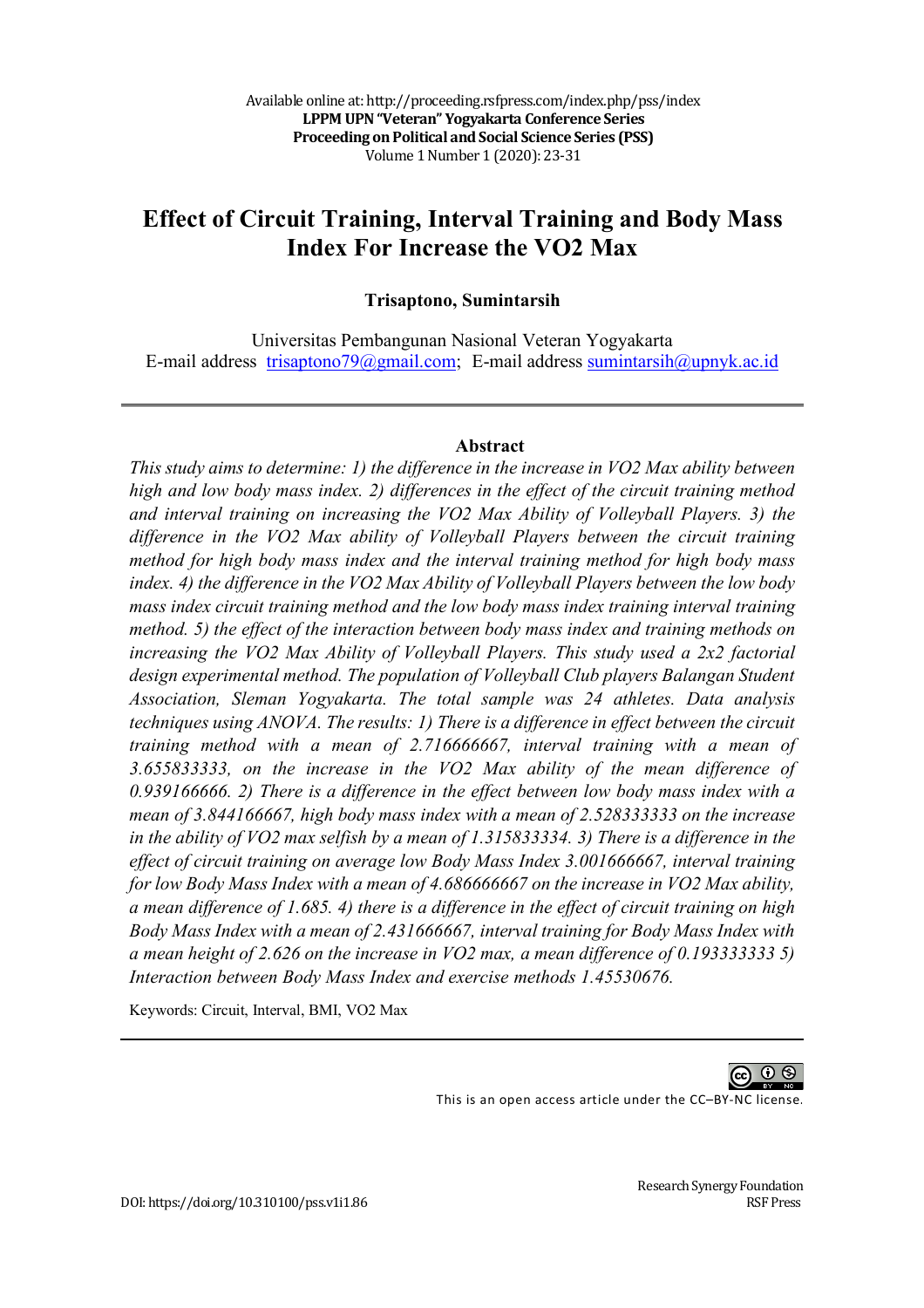# **I. INTRODUCTION**

Volleyball is a sport that is very popular with all levels of society. This sport is played by two teams facing each other which is limited by the net, each team consists of 6 people. Volleyball matches are played for 3 winning sets with relatively short rest periods between sets. However, if in a match the positions win 2 sets each then the fifth set must be contested. Seeing the length of the entire volleyball match, it takes a physical condition. The component of the physical condition required for players to be able to compete for a very long time is the ability to endure the heart-lung, so the VO2 Max ability must be good.

The application of physical condition training must be programmed systematically, directed, and continuously so that the achievement of the target physical condition of the players in a team is achieved effectively and efficiently, it is necessary to choose the right training method.

Body Mass Index is a simple index that is useful for determining a person's weight status, if the weight status is  $\geq$  23 kg / m2 then the person is overweight or obese. Body Mass Index can be used to calculate the prevalence and risks arising from obesity (WHO et al, 2000). Overweight and obesity are major health problems in both developed and developing countries. One-third of the country's population is obese (Hubbard, 2000; Seidel et al, 2011). Lifestyle changes, dietary irregularities, and physical activity contribute to the emergence of overweight and obesity (Sallis et al, 2012).

# **II. LITERATURE REVIEW**

Calculation of the body mass index of Asian people, including Indonesia, as follows:

- Lack of weight Body Mass Index 18.5
- Normal body weight Body Mass Index 18.5 22.9
- Overweight Body Mass Index 23.0 24.9
- Experiencing Obesity Body Mass Index 25.0

Body Mass Index is calculated based on weight (kg) divided by body height (meter) squared. The results of the Body Mass Index can be used as a benchmark for whether a person is overweight or not. Suppose you weigh 60 kg with a height of 1.65m. How to calculate the weight of 60 kg divided by  $(1.65)$  2 = 22.

## **II.1. Exercise Method**

The training method is a procedure and how to choose the type of exercise and its arrangement according to the difficulty level of complexity and weight (Nossek, 1982: 15). Exercise is a sports activity that is systematic for a long time, progressively and individually which leads to the characteristics of human psychological and physiological functions to achieve the specified goals (Bompa, 1994: 10). The training process is much better, which must start early stages, and then be carried out continuously to compete at a higher level (Weinberg & Gould, 2007: 490). So it can be concluded that the training method is a systemized way of working to facilitate the provision or implementation of training to help children achieve the specified goals

## **II.2. Circuit Training Method**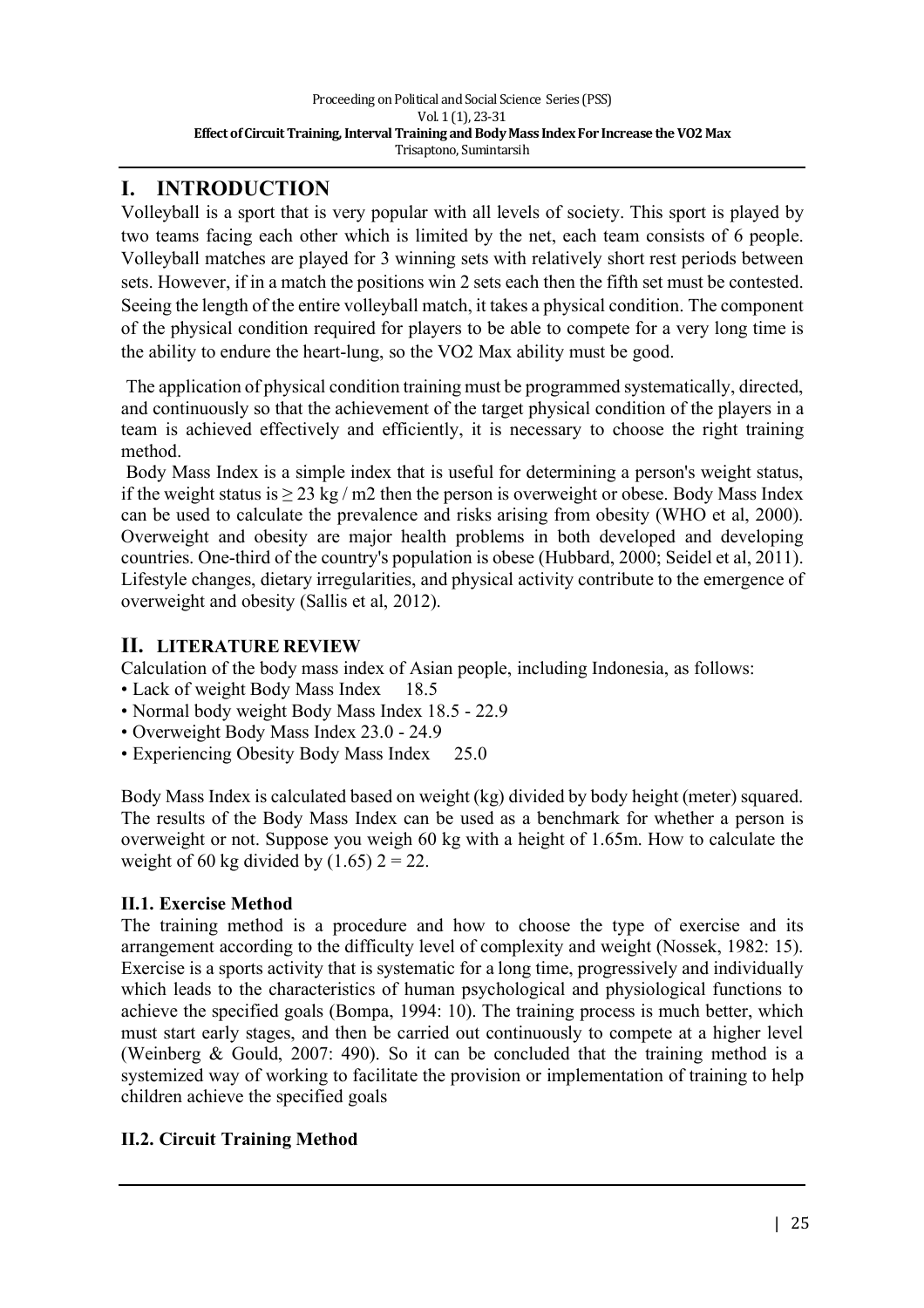Circuit training is an exercise method that can simultaneously improve the fitness of the whole body, namely the components of motor components because the form of circuit training is a combination of all physical elements. According to Bompa (2015: 233) circuit training exercises can be carried out as follows: 1) training frequency three times per week, 2) circuits carried out 2-3 times per post, 3) consisting of 6-15 posts, 4) training intensity 60% - 80% of the maximum repetitions, 5) the number of repetitions at each post 75% - 100% of the maximum number that can be achieved while performing, and 6) the work period of 15-30 seconds and the rest period of 15-60 seconds.

In arranging the order of the exercise items it is best to work out the increased muscle target alternately. This means that the muscles that are given training load should alternate in each sequence of exercise items. In this study, the training sequence started from running in place, fence jumping, sit-ups, push-ups, back-ups, squat thrust.

### **II.3. Interval Training Method**

Interval training is a method of training that is punctuated by intervals, intervals that act as breaks. Interval training is highly recommended because the results are very positive to increase the endurance and stamina of athletes. The form of training in interval training can be in the form of running (interval running) or swimming (interval swimming). Interval training is a method of training that is punctuated by intervals as rest intervals. Interval training is highly recommended because the results are very positive to increase endurance and athlete's stamina. The form of training in interval training can be in the form of running (interval running) or swimming (interval swimming).

Interval training is a series of strenuous exercises that are repeated punctuated by periods of rest and interspersed with periods of light training. Interval training is an exercise program consisting of periods of repetition of work interspersed with periods of rest (Fox, 1984: 59). According to Rushall and Pyke (1992: 208-211) interval training is divided into three categories:

#### **III.3.1. Long interval training**

Is a type of exercise that was originally discovered in the 1930s by German trainers, namely Gerschler and Rendell. It is specifically for activities that use the predominant energy system, the aerobic system. The characteristics of this long-interval training are as follows: work duration is 2-5 minutes, intensity reaches 85-90%, rest duration is 2-8 minutes, the ratio between work and rest is 1: 1 to 1: 2 reps 3 -12.

### **III.3.2. Intermediate interval training**

This exercise is different from long interval training where the work period in this exercise is shorter and the work intensity increases. This type of exercise is intended for both aerobic and anaerobic resistance training. The characteristics of this exercise: work duration 30 seconds with intensity 90-95%, rest duration 2-6 minutes, the ratio between work and rest 1: 2 to 1: 3, reps 3-12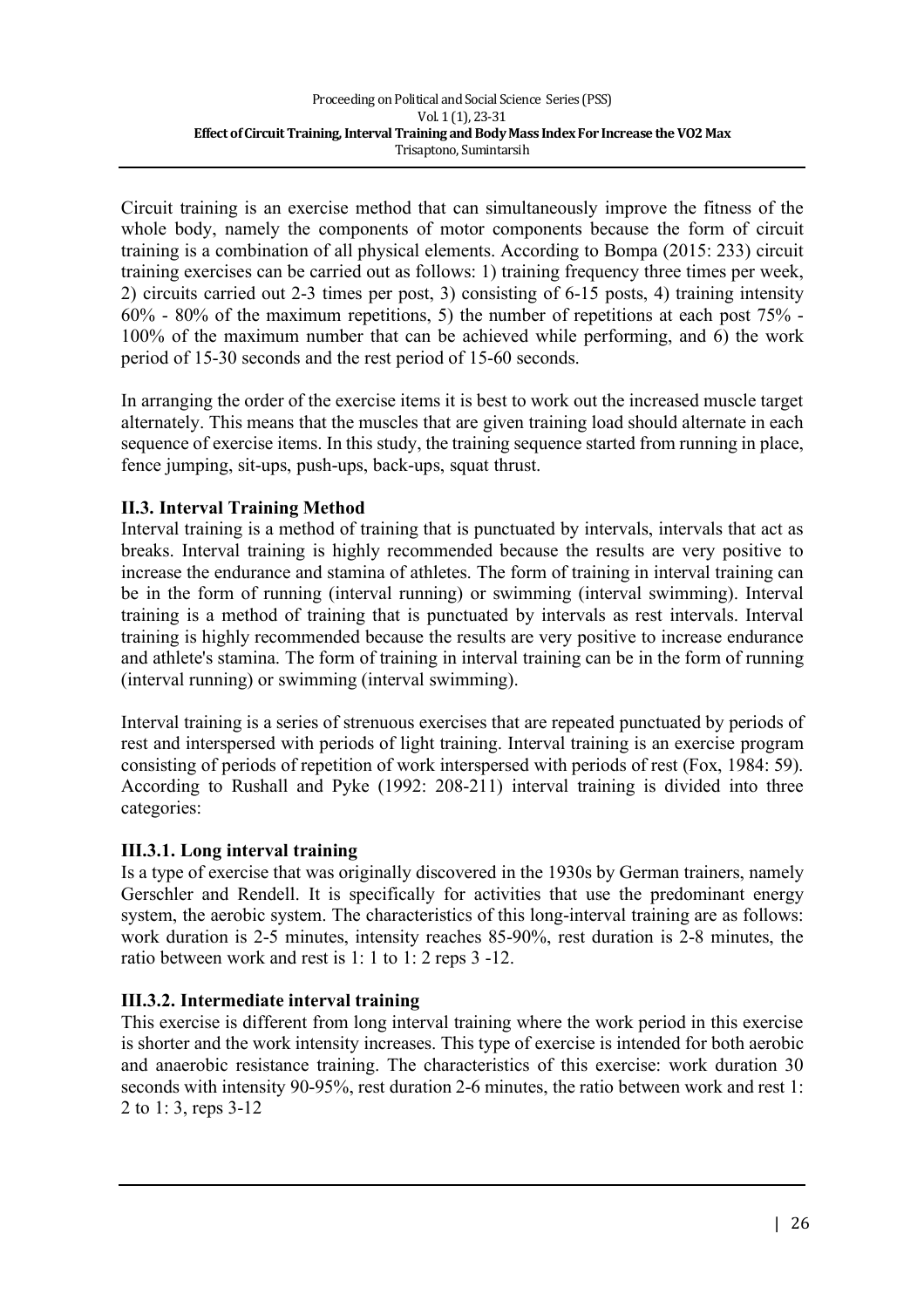#### **II.4. Short-interval training**

This exercise is specially designed to increase the ability of muscle power. This type of exercise is mainly to increase the use of electric energy which is the use of the first energy system in the body system, namely the ATP-PC system. The characteristics of this exercise are 5-30 second duration, 95% work intensity, 15-150 second rest duration, 1: 3 to 1: 5 workto-rest ratio, 5-20 reps.

The advantages of interval training are:

- 1) Prompt control over stress
- 2) A systematic day-to-day approach that lets us know
- 3) Faster progression of energy potential compared to other methods of formation.

#### **II.5.VO2 Max capability**

According to Sukadiyanto (2011: 83), VO2 Max's ability is the ability of the human respiratory organs to inhale as much oxygen as possible during exercise (physical activity). The simplest and easiest way to calculate VO2 Max is by running a certain distance or taking a certain time. There are three kinds of calculation methods, namely (1) by running for 15 minutes and calculating the total distance traveled, (2) by running a distance of 1600 meters and calculating the total travel time, and (3) by using a multistage fitness test, namely running back and forth. back for a distance of 20 meters. As in this study using the Bleep test or multistage fitness test.

#### **II.6. Volleyball Playing Energy System**

In volleyball, when viewed from the game, it is intermittent, namely the expenditure of energy using high-intensity power. The energy systems needed in volleyball games are: a) ATP-PC by 85%, b) LA-O2 by 10% and, c) O2 by 5%

### **III. RESEARCH METHODOLOGY**

The type of research in this research is experimental. The research method used in this research is to use a 2 x 2 factorial design, namely a factorial experiment involving two factors, each factor consisting of two levels, using the initial test (pre-test) and the final test (post-test). Factorial experiments are experiments in which almost or all levels of a factor are combined or crossed with all levels of every other factor in the experiment (Sudjana, 2002: 148)

This research was conducted at the BSA Volleyball Club (Balangan Student Association) Sendangrejo Minggir Sleman Yogyakarta). This study was divided into 4 treatment groups. The frequency of meetings three times a week, namely on Monday, Wednesday, and Saturday was held at the BSA Volleyball Club. The duration of exercise is 120 minutes per meeting. A number of meetings 18 times. Training starts at 15.00 to 17.00 WIB.

The technique of collecting data with pre-test and post-test. In accordance with the variables, to retrieve research data the data collection instruments used are:

Body Mass Index data can be used to classify: a) samples that have a low Body Mass Indexability, b) samples that have a high Body Mass Indexability. VO2 Max ability is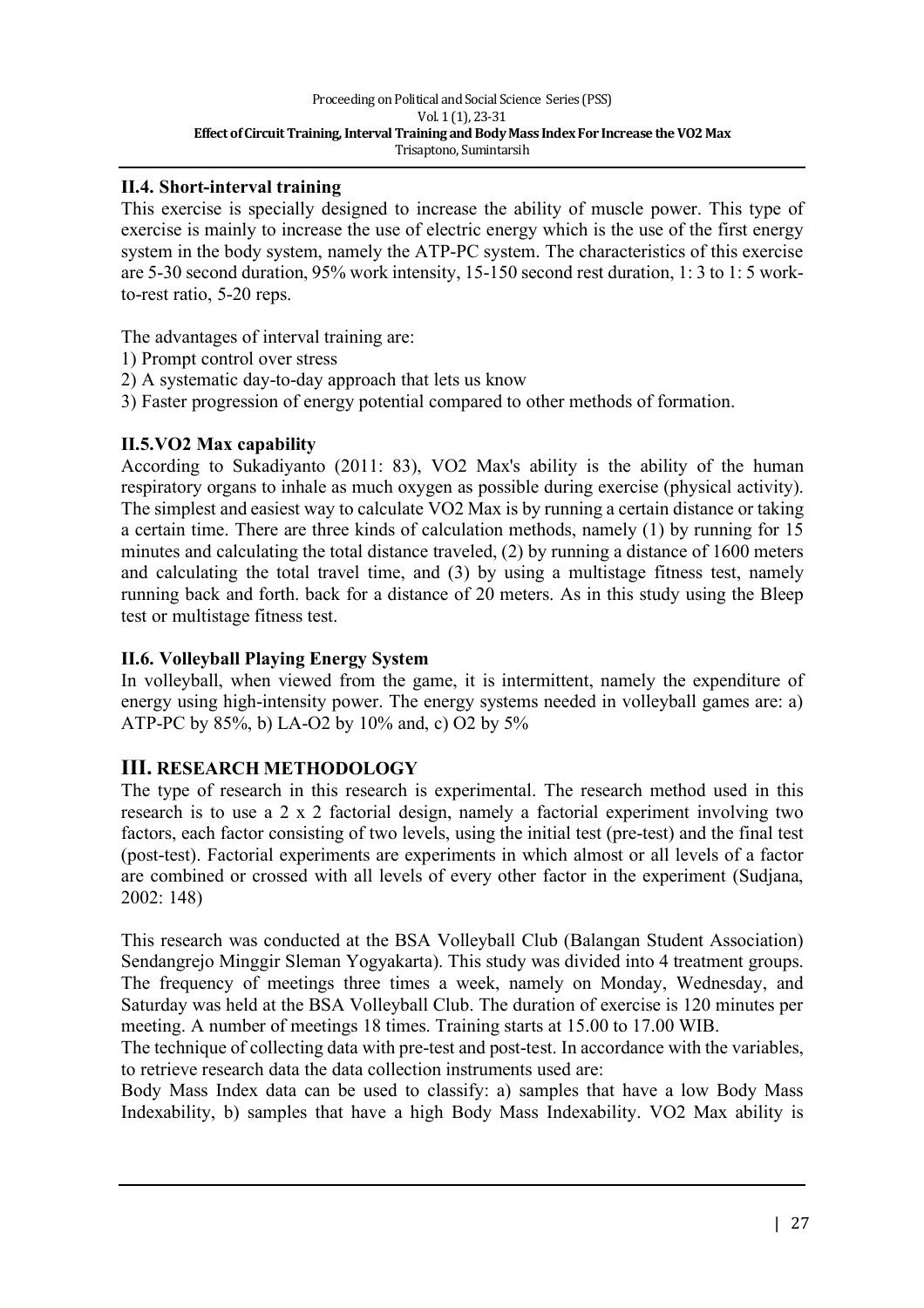measured by tests and measurements with the Multistage Fitness Test (Validation Sukadiyanto 2011: 87).

The data analysis technique used was the two-way analysis of variance (ANOVA) at  $\alpha$  = 5%. If the F value obtained (Fo) is significant, the analysis is continued with the Newmankeels range test.

### **IV. FINDING AND DISCUSSION**

The description of the results of the data analysis of the VO2 Max ability test performed according to the groups being compared is presented as follows:

| Treatment | <b>BMI</b> | <b>Statistic</b> | Pre Test    | Post Test   | Value       |
|-----------|------------|------------------|-------------|-------------|-------------|
|           |            | Total            | 228,41      | 246,42      | 18,01       |
| Method    | Low        | Mean             | 38,06833333 | 41,07       | 3,001666667 |
| Circuit   |            | <b>SD</b>        | 5,379295183 | 4,977143759 | 1,493725767 |
| Training  |            | Total            | 217,1       | 231,69      | 14,59       |
|           | High       | Mean             | 36,18333333 | 38,615      | 2,431666667 |
|           |            | <b>SD</b>        | 6,478322828 | 4,805137875 | 1,835559709 |
|           | Low        | Total            | 215,68      | 242,8       | 28,12       |
|           |            | Mean             | 35,94666667 | 40,63333333 | 4,686666667 |
| Method    |            | <b>SD</b>        | 4,029683197 | 4,754146261 | 1,371417758 |
| Interval  | High       | Total            | 221,15      | 236,9       | 15,75       |
| Training  |            | Mean             | 36,85833333 | 39,48333333 | 2,625       |
|           |            | <b>SD</b>        | 3,795004172 | 3,039846487 | 1,300842035 |

Table 1.Volleyball Player VO2 Max Ability Test Result Data

The results of the data from each variable are summed into one initial test data and this final test is used to determine the increase in the results of the initial and final tests, these results become test data for the VO2 Max ability.

The circuit training method and the interval training method have an effect on increasing the different VO2 Max capabilities. If the group of players who received the circuit training method and the interval training method was compared, it can be seen that the interval training method treatment group had an increase in VO2 Max ability by 3.655833333, higher than the circuit training method group.

If between the groups of players who have low and high Body Mass Index are compared, it can be seen that the group of athletes who have low Body Mass Index have an increase in VO2 Max ability by 3.844166667, higher than the group of players who have high Body Mass Index. Each cell (treatment group) has a different increase in VO2 Max ability. The value of the increase in the VO2 Max ability of each cell (treatment group) can be seen in the following table.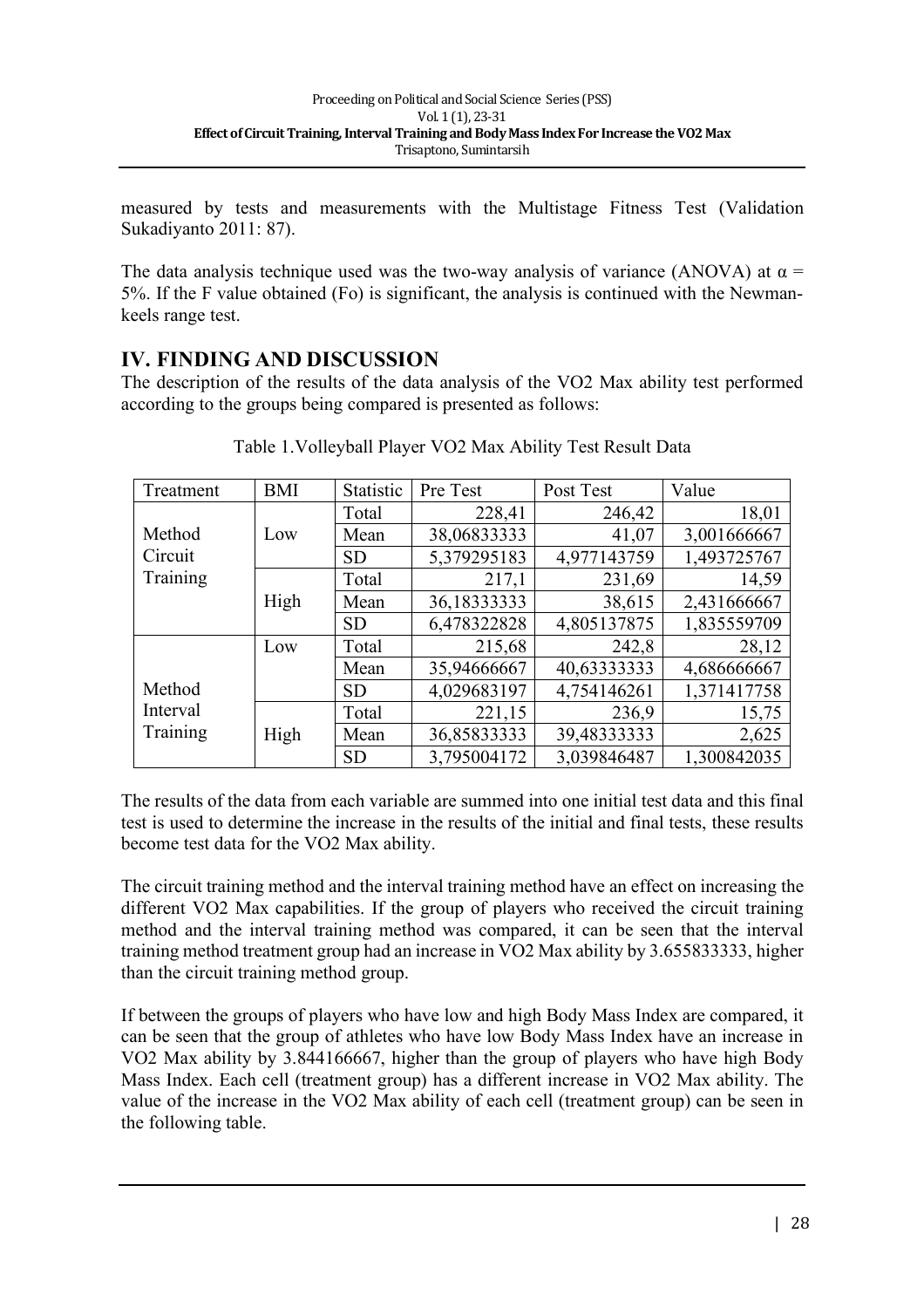| No | <b>Treatment Group</b> | The Value of increasing the $VO2$ Max |
|----|------------------------|---------------------------------------|
|    |                        | ability                               |
|    | A1B1                   | 3,001666667                           |
|    | A1B2                   | 2,431666667                           |
|    | A2B1                   | 4,686666667                           |
|    | A 2R2                  | 2,625                                 |

Table 2. Average Value of VO2 Max.

Data analysis

#### Table 3. Summary of Two-Factor Variance Analysis Results

| Source of variation | DK | JK          | <b>RJK</b>  | $F_{o}$     | F       |
|---------------------|----|-------------|-------------|-------------|---------|
| Treatment average   |    | 243,6525375 | 243,6525375 |             |         |
|                     |    | 5,2922042   | 5,2922042   |             |         |
| В                   |    | 10,38850417 | 10,38850417 | 2,307577584 |         |
| AB                  |    | 3,337604167 | 3,337604167 | 4,529734388 | $4.35*$ |
| Nuclear             | 20 | 45,86805    | 45,86805    | 1,455306762 |         |
| Total               | 24 | 308,5389    |             |             |         |

Table 4. Summary of Newman-Keuls Range Test Results.

|      |             | A1B2                     | A2B2                     | A1B1        | A2B1        | <b>RST</b>  |
|------|-------------|--------------------------|--------------------------|-------------|-------------|-------------|
|      | Average     | 2,431666667              | 2,625                    | 3,001666667 | 4,686666667 |             |
| A1B2 | 2,431666667 | $\overline{\phantom{a}}$ | 0,193333                 | 0,57        | 2,255       | 1,82383918  |
| A2B2 | 2,625       |                          | $\overline{\phantom{0}}$ | 0.376666667 | 2,061666667 | 2,213337024 |
| A1B1 | 3,001666667 |                          |                          |             | 1,685       | 2,448272239 |
| A2B1 | 4,686666667 |                          |                          |             |             |             |

Note: Marked with  $*$  significance at  $P \le 0.05$ .

A1B1: Low Body Mass Index Circuit Training Method.

A1B2: High Body Mass Index Circuit Training Method.

A2B1: Low Body Mass Index Interval Training Method.

A2B2: Interval Training Method High Body Mass Index.

The results showed that the circuit training method had a different improvement from the interval training method. This is evidenced by the value of F count =  $2.30757758 \leq$  table = 4.35 at the 5% significance level. Thus the null hypothesis (Ho) is accepted, which means that the circuit training method has an increase no different from the interval training method, it can be accepted. The average increase of each is the interval training method 3.655833333 and the circuit training method 2.716666667.

The results showed that players who had a low Body Mass Index had a different VO2 Max increase from players who had a high Body Mass Index. This is evidenced by the value of F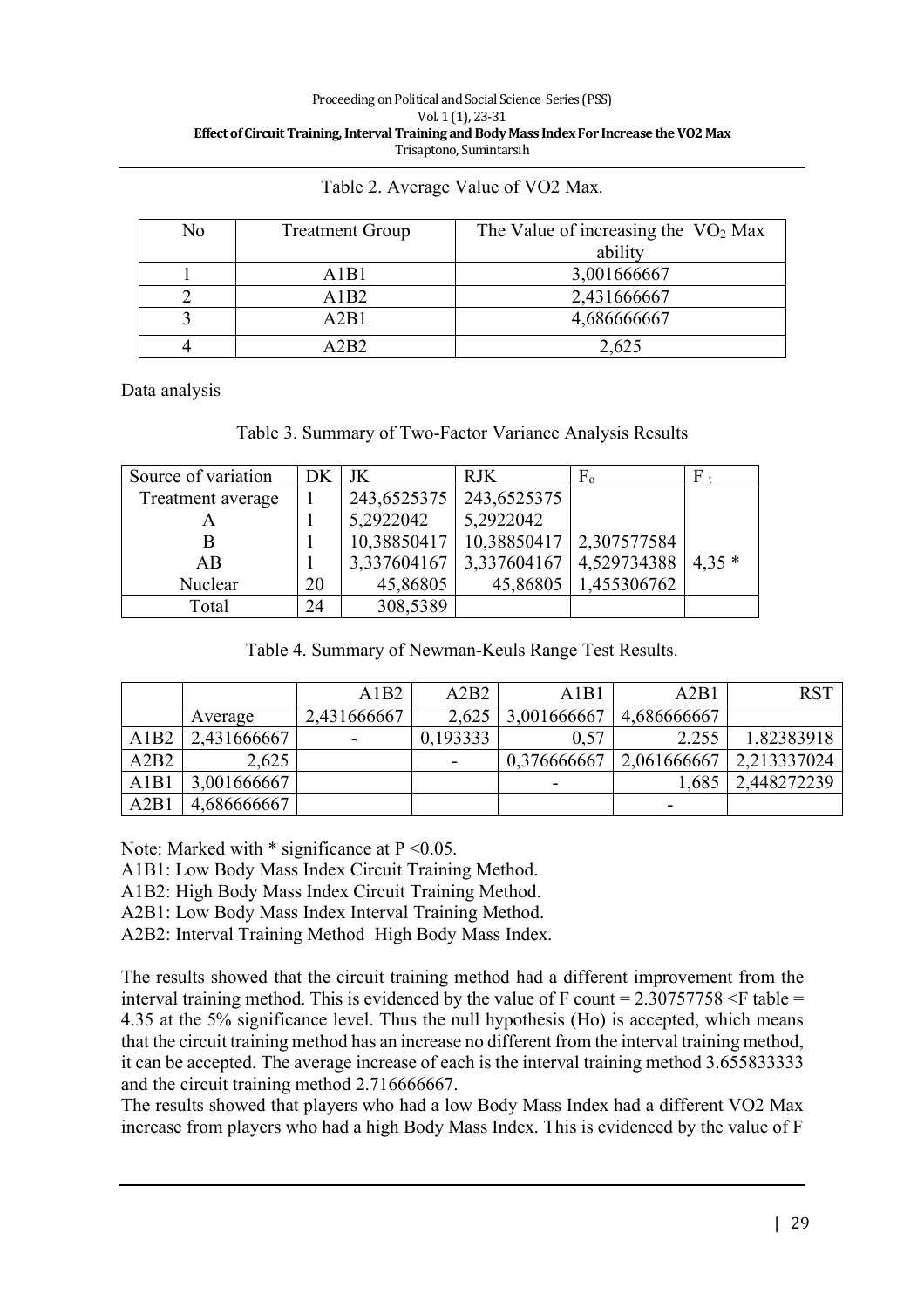count =  $4.52973439$  F table =  $4.35$  at the 5% significance level. Thus the null hypothesis (Ho) is rejected. This means that players who have a low Body Mass Index have a different VO2 Max increase from players who have a high Body Mass Index can be accepted. From the follow-up analysis, it was found that players who had a low Body Mass Index had a better VO2 Max ability increase than players who had a high Body Mass Index, with an average increase in each, namely players who had a low Body Mass Index 3,844166667 and players who have

From further analysis to test two means with RST values, it was found that A1B1 (Circuit Training method for low Body Mass Index) =  $3.001666667$  and A2B1 (interval training method for low Body Mass Index) =  $4.686666667$  that the mean difference =  $1.685 \leq RST$  = 1.823839168 at a significance level of  $P \le 0.05$ , which means that the circuit training method for low Body Mass Index has an increase in VO2 Max ability which is different from the Interval Training method for low Body Mass Index. The Interval Training method for low Body Mass Index has a better VO2 Max ability than the low Body Mass Index circuit training method.

From further analysis to test the two means with the RST value, it was found that A2B2 (high Body Mass Index Interval Training method) =  $2.625$  and A1B2 (High Body Mass Index Circuit Training method) =  $2.431666667$  that the mean difference value = 0.1933333333 <RST = 1.823839168 at a significance level of  $P \le 0.05$ , which means that the high Body Mass Index Interval Training method has an increase in VO2 Max ability which is different from the High Body Mass Index Circuit Training method. The high body mass index interval training method has a better VO2 Max ability than the high body mass index circuit training method.

The results showed that the interaction between exercise methods and Body Mass Index was very significant because Fcount =  $1.45530676$  <Ftable = 4.35, at the 5% significance level. Thus the null hypothesis is accepted, there is no significant interaction between the exercise method and Body Mass Index.

The discussion of the results of this study provides a further interpretation of the results of the data analysis that have been stated. Based on hypothesis testing, the results are:

1. There are differences in the influence between the main factors in the study of the difference between the Circuit Training method and the Interval Training method on the increase in VO2 Max ability. From the numbers generated in the data analysis, it shows that the comparison of the average increase in VO2 Max ability generated by the Interval training method, the average value of 0.939166666 is higher than the Circuit Training method.

2. There is a difference between low Body Mass Index and high Body Mass Index in increasing VO2 Max ability. From the figures generated in the data analysis, it shows that the comparison of the average increase in VO2 Max ability in the group of players who have a low Body Mass Index is 1.315833334 higher than the group of players who have a high Body Mass Index.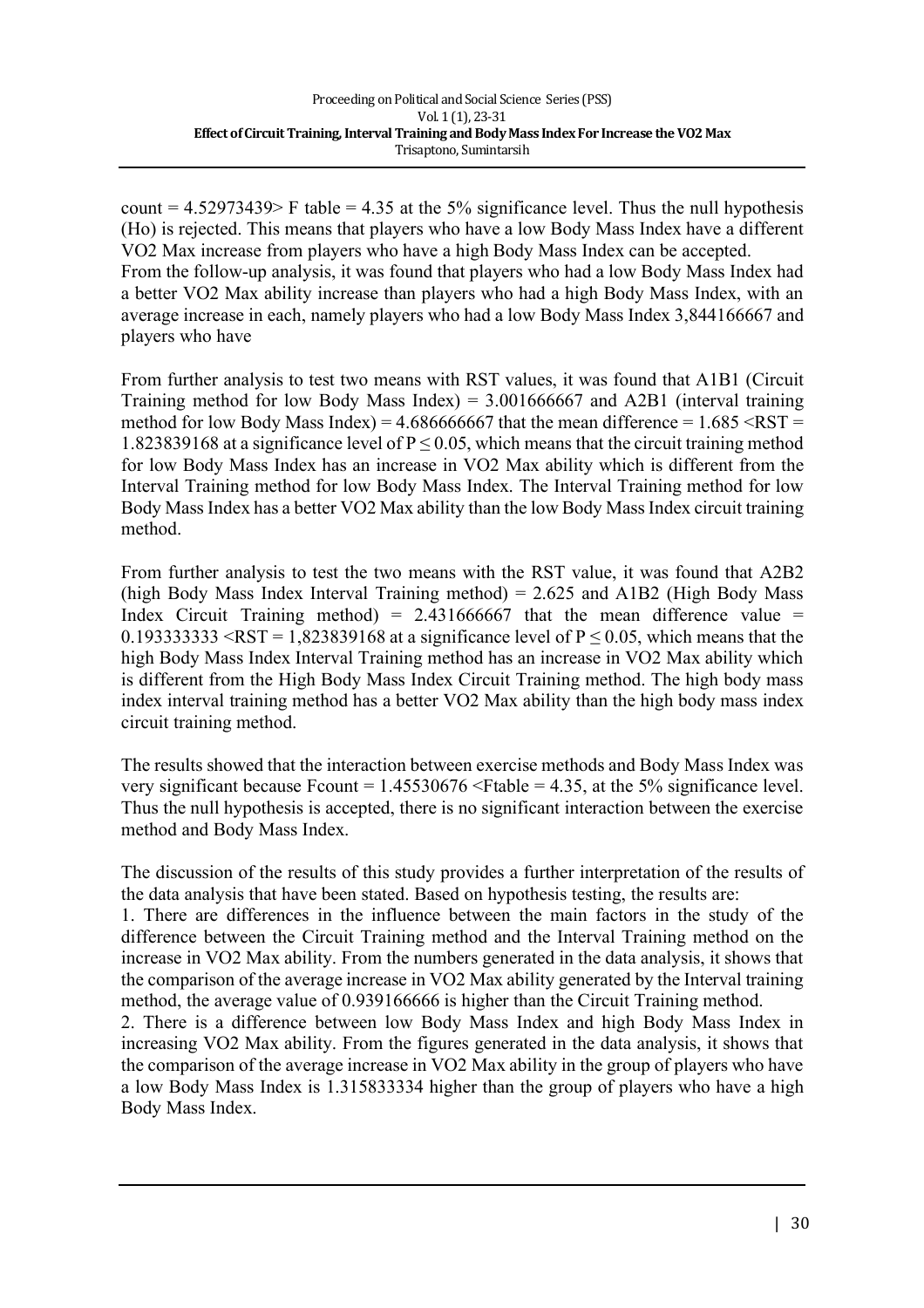3. There is a difference in the improvement of VO2 Max ability between the low Body Mass Index Circuit Training method and the low Body Mass Index Interval Training method. From the numbers generated in the data analysis, it shows that the comparison of the average increase in VO2 Max ability in the group of athletes using the interval training method I low body mass index is 1.685 higher than the group of players in the circuit training method, low body mass index.

4. There is a difference in the increase in VO2 Max ability between the Circuit Training High Body Mass Index method and the High Body Mass Index Interval Training method. From the numbers generated in the data analysis, it shows that the comparison of the average increase in VO2 Max ability in the group of players with the Interval Training method of high Body Mass Index is 0.193333333 higher than the group of players in the Circuit Training method of high Body Mass Index.

5. There is an interaction between the main factors in the form of a two-factor interaction, between the training method and the Body Mass Index to increase the VO2 Max ability.

| Factor    |                | A = Training Method |             |             |             |  |  |
|-----------|----------------|---------------------|-------------|-------------|-------------|--|--|
| $B = IMT$ | Level          | A1                  | A2          | Average     | $A1-A2$     |  |  |
|           | B <sub>1</sub> | 3,001666667         | 4,686666667 | 3,844166667 | 1,685       |  |  |
|           | B <sub>2</sub> | 2,431666667         | 2,625       | 2,528333333 | 0,193333333 |  |  |
| Average   |                | 2,716666667         | 3,655833333 | 3,18625     | 0,939166666 |  |  |
| $B1 - B2$ |                | 0.57                | 2,061666667 | 1,315833334 |             |  |  |

Table 5. The Effect of Interaction of Factors, A, and B on VO2 Max Ability.

# **V. CONCLUSION AND FURTHER RESEARCH**

Based on the results of the research and the results of the data analysis that has been carried out, the following conclusions can be obtained:

1. There are differences in the effect of the Circuit Training method and the Interval Training method on the VO2 Max ability. The effect of the Interval Training method is better than the Circuit Training method.

2. There is a difference in influence between players who have a low and high Body Mass Index. The increase in VO2 Max ability in players who have a low Body Mass Index is better than players who have a high Body Mass Index.

3. There is a difference in the effect between the low Body Mass Index Circuit Training method and the low Body Mass Index Interval Training method. Increasing the ability of VO2 Max using the Interval Training method with low Body Mass Index is better than the Circuit Training method for low Body Mass Index.

4. There is a difference in effect between the circuit training method for high Body Mass Index and the interval training method for high Body Mass Index. Increasing the VO2 Max ability of the high Body Mass Index interval method is better than the high Body Mass Index circuit training method.